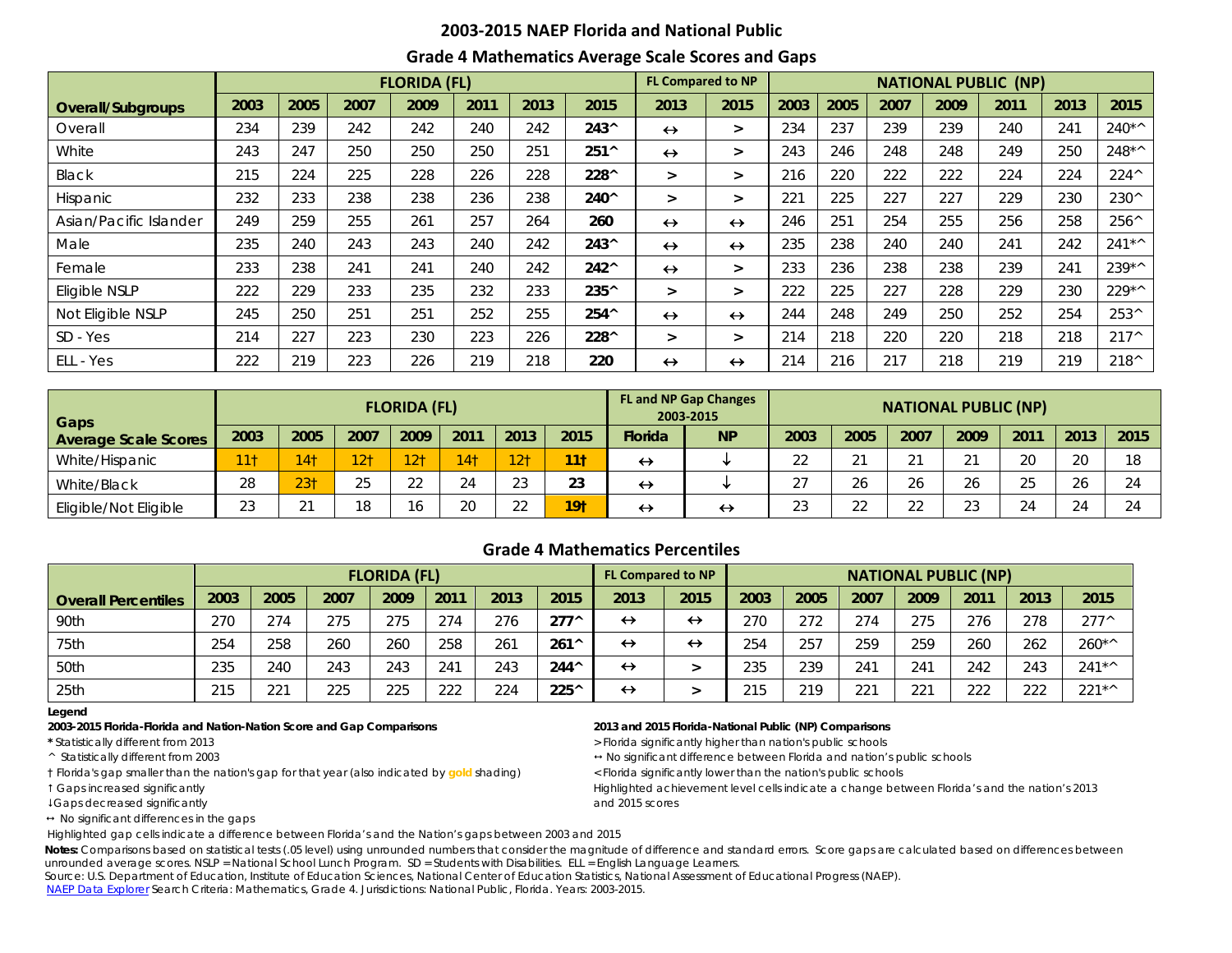# **2003-2015 NAEP Florida and National Public Grade 4 Mathematics Percent at or above** *Basic* **and Gaps**

|                        |      |      |      | <b>FLORIDA (FL)</b> |      |      |                 | <b>FL Compared to NP</b><br><b>NATIONAL PUBLIC (NP)</b> |                   |      |      |      |      |      |      |                |
|------------------------|------|------|------|---------------------|------|------|-----------------|---------------------------------------------------------|-------------------|------|------|------|------|------|------|----------------|
| Overall/Subgroups      | 2003 | 2005 | 2007 | 2009                | 2011 | 2013 | 2015            | 2013                                                    | 2015              | 2003 | 2005 | 2007 | 2009 | 2011 | 2013 | 2015           |
| Overall                | 76%  | 82%  | 86%  | 86%                 | 84%  | 84%  | 85%^            | $\geq$                                                  | $\geq$            | 76%  | 79%  | 81%  | 81%  | 82%  | 82%  | $81\%$ *^      |
| White                  | 87%  | 91%  | 94%  | 93%                 | 92%  | 92%  | $93\%^{\wedge}$ | $\leftrightarrow$                                       | $\geq$            | 87%  | 89%  | 91%  | 90%  | 91%  | 91%  | 90%*^          |
| Black                  | 52%  | 67%  | 71%  | 73%                 | 70%  | 72%  | $71\%^{\circ}$  | $\geq$                                                  | $\leftrightarrow$ | 54%  | 60%  | 63%  | 63%  | 66%  | 66%  | 65%^           |
| Hispanic               | 74%  | 78%  | 83%  | 84%                 | 81%  | 82%  | 84%^            | $\geq$                                                  | $\geq$            | 62%  | 67%  | 69%  | 70%  | 72%  | 73%  | 73%^           |
| Asian/Pacific Islander | 90%  | 96%  | 93%  | 93%                 | 96%  | 97%  | 92%             | $\geq$                                                  | $\leftrightarrow$ | 87%  | 89%  | 91%  | 91%  | 91%  | 91%  | $90\%$         |
| Male                   | 76%  | 83%  | 87%  | 86%                 | 83%  | 84%  | 84%^            | $\leftrightarrow$                                       | $\geq$            | 77%  | 80%  | 82%  | 81%  | 82%  | 82%  | $81\%$ *^      |
| Female                 | 75%  | 81%  | 86%  | 86%                 | 84%  | 84%  | 86%^            | $\leftrightarrow$                                       | $\geq$            | 75%  | 79%  | 81%  | 81%  | 82%  | 82%  | $81\%$ *^      |
| Eligible NSLP          | 63%  | 74%  | 79%  | 80%                 | 78%  | 78%  | 80%^            | $\geq$                                                  | $\geq$            | 62%  | 67%  | 70%  | 71%  | 73%  | 73%  | 72%^           |
| Not Eligible NSLP      | 88%  | 91%  | 93%  | 93%                 | 93%  | 95%  | 94%^            | $\geq$                                                  | $\leftrightarrow$ | 88%  | 90%  | 91%  | 91%  | 92%  | 93%  | 92%^           |
| SD - Yes               | 50%  | 67%  | 63%  | 72%                 | 64%  | 67%  | 70%^            | $\geq$                                                  | $\geq$            | 50%  | 56%  | 60%  | 59%  | 55%  | 55%  | $54\%^{\circ}$ |
| ELL - Yes              | 62%  | 57%  | 64%  | 69%                 | 58%  | 60%  | 62%             | $\leftrightarrow$                                       | $\leftrightarrow$ | 49%  | 54%  | 56%  | 57%  | 58%  | 59%  | $57\%^{\circ}$ |

|                                          |      |         |      | <b>FLORIDA (FL)</b> |      |      |             | <b>FL and NP Gap Changes</b><br>2003-2015 |           | <b>NATIONAL PUBLIC (NP)</b> |      |      |      |      |      |      |  |  |  |
|------------------------------------------|------|---------|------|---------------------|------|------|-------------|-------------------------------------------|-----------|-----------------------------|------|------|------|------|------|------|--|--|--|
| <b>Gaps-Percent</b><br>at or above Basic | 2003 | 2005    | 2007 | 2009                | 2011 | 2013 | 2015        | <b>Florida</b>                            | <b>NP</b> | 2003                        | 2005 | 2007 | 2009 | 2011 | 2013 | 2015 |  |  |  |
| White/Hispanic                           | 13%† | $13%$ † | 11%  | 9%†                 | 11%1 | 10%1 | <b>9%t</b>  | $\leftrightarrow$                         |           | 25%                         | 22%  | 22%  | 20%  | 19%  | 18%  | 17%  |  |  |  |
| White/Black                              | 35%  | 24%†    | 23%  | 20%†                | 22%  | 20%  | 22%         |                                           |           | 33%                         | 29%  | 28%  | 27%  | 25%  | 25%  | 25%  |  |  |  |
| Eligible/Not Eligible                    | 25%  | 17%     | 14%  | 13%                 | 15%  | 17%  | <b>14%t</b> |                                           |           | 26%                         | 23%  | 21%  | 20%  | 19%  | 20%  | 20%  |  |  |  |

At or above *Basic*: Partial mastery of prerequisite knowledge and skills needed for proficient work.

### **Legend**

#### **2003-2015 Florida-Florida and Nation-Nation Score and Gap Comparisons 2013 and 2015 Florida-National Public (NP) Comparisons**

- 
- 
- † Florida's gap smaller than the nation's gap for that year (also indicated by **gold** shading) < Florida significantly lower than the nation's public schools
- 
- Gaps decreased significantly and 2015 scores
- $\leftrightarrow$  No significant differences in the gaps

- \* Statistically different from 2013 **All and Statistically and Statistically higher than nation's public schools**
- ^ Statistically different from 2003 No significant difference between Florida and nation's public schools
	-
- Gaps increased significantly Highlighted achievement level cells indicate a change between Florida's and the nation's 2013
- Highlighted gap cells indicate a difference between Florida's and the Nation's gaps between 2003 and 2015

Notes: Comparisons based on statistical tests (.05 level) using unrounded numbers that consider the magnitude of difference and standard errors. Score gaps are calculated based on differences between unrounded average scores. NSLP = National School Lunch Program. SD = Students with Disabilities. ELL = English Language Learners.

Source: U.S. Department of Education, Institute of Education Sciences, National Center of Education Statistics, National Assessment of Educational Progress (NAEP). [NAEP Data Explorer](http://nces.ed.gov/nationsreportcard/naepdata/) Search Criteria: Mathematics, Grade 4. Jurisdictions: National Public, Florida. Years: 2003-2015.